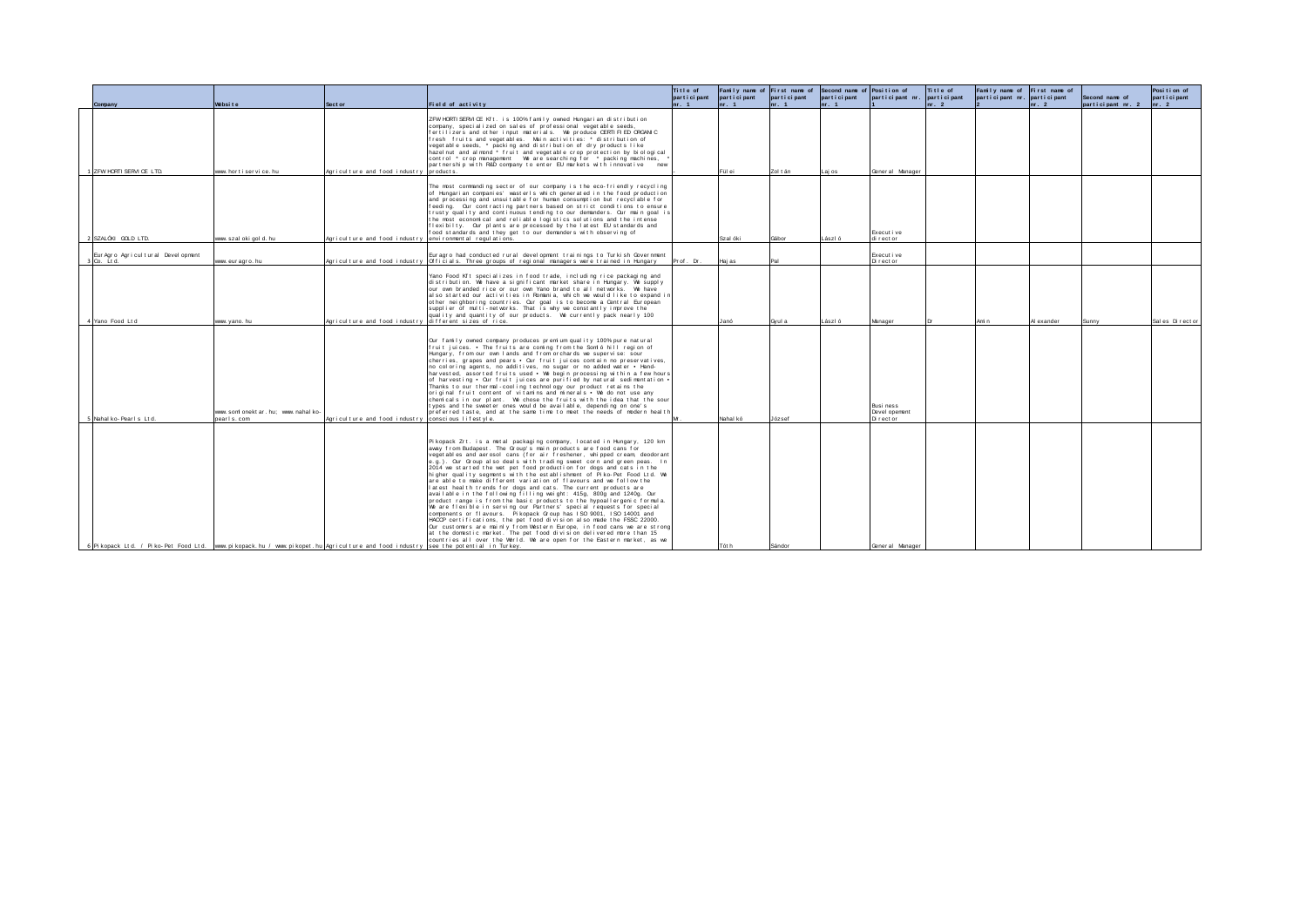|                                     |                       |                                                    |                                                                                                                                                                             |                |           |      | charirman of    |             |          |       |                |
|-------------------------------------|-----------------------|----------------------------------------------------|-----------------------------------------------------------------------------------------------------------------------------------------------------------------------------|----------------|-----------|------|-----------------|-------------|----------|-------|----------------|
| PET-PACK Trading and Manufacturing  |                       |                                                    |                                                                                                                                                                             |                |           |      | the supervisory |             |          |       |                |
|                                     | www.pet-pack.hu       |                                                    | Agriculture and food industry a korábban használt szöveg megfelelő                                                                                                          | Horváth        | Lor ánd   |      | hnar d          |             |          |       |                |
|                                     |                       |                                                    |                                                                                                                                                                             |                |           |      |                 |             |          |       |                |
|                                     |                       |                                                    | COMPOSTING: • One fo the leader III. phase compost farms in Central                                                                                                         |                |           |      |                 |             |          |       |                |
|                                     |                       |                                                    | Europe . Own spawn plant . Producing substrats for champignons, pleurotus                                                                                                   |                |           |      |                 |             |          |       |                |
|                                     |                       |                                                    | and exotics. FRESH MUSHROOM . Korona is a significant grower with its                                                                                                       |                |           |      |                 |             |          |       |                |
|                                     |                       |                                                    | 42 000 m2 growing facilities . Exporting fresh mushrooms to a number of                                                                                                     |                |           |      |                 |             |          |       |                |
|                                     |                       |                                                    | countries in Europe. CANNED MUSHROOM . The preserving division can                                                                                                          |                |           |      |                 |             |          |       |                |
|                                     |                       |                                                    | process 4 tons of fresh mushroom per hour to reach people with its                                                                                                          |                |           |      |                 |             |          |       |                |
|                                     |                       |                                                    | canned products all over the world. EXOTICS: •Exotic mushrooms with                                                                                                         |                |           |      |                 |             |          |       |                |
|                                     |                       |                                                    | their favourable physiological effect, are getting more and more<br>popular. • En our assortment you can find Eryngii, Shiitake, Pleurotus                                  |                |           |      |                 |             |          |       |                |
|                                     |                       |                                                    |                                                                                                                                                                             |                |           |      |                 |             |          |       |                |
| 8 MAGYAR GOMBA KERTÉSZ LTD.         | http://koronagomba.hu | Agriculture and food industry land Shimeiii.       |                                                                                                                                                                             | RÁCZ           | József    |      | chief executive |             |          |       |                |
|                                     |                       |                                                    |                                                                                                                                                                             |                |           |      |                 |             |          |       |                |
|                                     |                       |                                                    | We, as Dark Home Kit are dealing with production and sales of energy                                                                                                        |                |           |      |                 |             |          |       |                |
|                                     |                       |                                                    | drinks. The company has been on the market since 2010. We successfully                                                                                                      |                |           |      |                 |             |          |       |                |
|                                     |                       |                                                    | export into several countries worldwide. The 9MM is manufactured only                                                                                                       |                |           |      |                 |             |          |       |                |
|                                     |                       |                                                    | from the highest quality ingredients, in compliance with the German food<br>standards. The product has a unique design, this is why it achieved the                         |                |           |      |                 |             |          |       |                |
|                                     |                       |                                                    | first prize at the Yearly Beverage Design Contest, organised by Beverage                                                                                                    |                |           |      |                 |             |          |       |                |
|                                     |                       |                                                    | World in New York. Our aim is to make 9MM energy drink significant and                                                                                                      |                |           |      | execut i ve     |             |          |       |                |
| 9 Dark Home Ltd                     | ww. 9mmener gy. com   | Agriculture and food industry recognised globally. |                                                                                                                                                                             | Ubitz          | Gvul a    |      | di rect or      | Róri        | mre      |       | sal es directo |
| 10 Contractums Global LTD           | www.contractums.hu    |                                                    | Agriculture and food industry COMPLEX UTILISATION BIOGAS POVER PLANT & PROTEIN PRODUCTION                                                                                   | Kocsis         | Krisztian |      | CEO             | Szendr ődi  | Zol t án | Dénes | Interpreter    |
|                                     |                       |                                                    |                                                                                                                                                                             |                |           |      |                 |             |          |       |                |
|                                     |                       |                                                    |                                                                                                                                                                             |                |           |      |                 |             |          |       |                |
|                                     |                       |                                                    |                                                                                                                                                                             |                |           |      |                 |             |          |       |                |
|                                     |                       |                                                    |                                                                                                                                                                             |                |           |      |                 |             |          |       |                |
|                                     |                       |                                                    | Since its foundation in 1949, the Hungarian Horticultural Propagation                                                                                                       |                |           |      |                 |             |          |       |                |
|                                     |                       |                                                    | Material Non-profit Ltd. (HHPMN Ltd.) has offered the initiation and                                                                                                        |                |           |      |                 |             |          |       |                |
|                                     |                       |                                                    | execution of high quality practical solutions for research and                                                                                                              |                |           |      |                 |             |          |       |                |
|                                     |                       |                                                    | devel opment and innovation plans that improve the competitiveness and                                                                                                      |                |           |      |                 |             |          |       |                |
|                                     |                       |                                                    | promotes the sustainability of the Hungarian agricultural sector. HPM                                                                                                       |                |           |      |                 |             |          |       |                |
|                                     |                       |                                                    | achieves the research and development of such cultivation practices,                                                                                                        |                |           |      |                 |             |          |       |                |
|                                     |                       |                                                    | which fulfil the genetic potential of cultivars, enabling them to appear                                                                                                    |                |           |      |                 |             |          |       |                |
|                                     |                       |                                                    | in the economic outcomes as well. It carries out the adaptation and                                                                                                         |                |           |      |                 |             |          |       |                |
|                                     |                       |                                                    | examination of novel cultivars that meet expectations of the modern food                                                                                                    |                |           |      |                 |             |          |       |                |
|                                     |                       |                                                    | ndustry. It is a state enterprise, with full national coverage in the                                                                                                       |                |           |      |                 |             |          |       |                |
|                                     |                       |                                                    | field of production and distribution of horticultural propagation.                                                                                                          |                |           |      |                 |             |          |       |                |
|                                     |                       |                                                    | materials. Currently it holds the following five sites: Ujfeherto,<br>Vadas-tag 2. Érd. Elvira maior 1. Cegléd. Szolnoki street. 52. Sarród.                                |                |           |      |                 |             |          |       |                |
|                                     |                       |                                                    | Kossuth L. street. 57. Budapest, Park street. 2. Our company produces                                                                                                       |                |           |      |                 |             |          |       |                |
|                                     |                       |                                                    | the propagation material for more than 19 species and 290 varieties and                                                                                                     |                |           |      |                 |             |          |       |                |
|                                     |                       |                                                    | cultivars. We have an important role in the technological research                                                                                                          |                |           |      |                 |             |          |       |                |
|                                     |                       |                                                    | egarding woody plants and berries, and in the supplying of the                                                                                                              |                |           |      |                 |             |          |       |                |
|                                     |                       |                                                    | Hungarian tree nurseries with virus–free propagation material. We have                                                                                                      |                |           |      |                 |             |          |       |                |
|                                     |                       |                                                    | an extensive capacity and expertise in the micro-propagation of fruit                                                                                                       |                |           |      |                 |             |          |       |                |
|                                     |                       |                                                    | trees and trees, important in forestry. We are the largest walnut scion                                                                                                     |                |           |      |                 |             |          |       |                |
| Hungarian Horticultural Propagating |                       |                                                    | producers of Eastern Europe. We market 350,000 pieces of scions. 450,000                                                                                                    |                |           |      | managi ng       |             |          |       |                |
| 11 Material Nonprofit LLC.          | mkszn hu              |                                                    | Agriculture and food industry pieces of seedlings and 350.000 pieces of berry shrubs annually.                                                                              | Kaszt ovszky   | Zol t án  | Jáno | di rector       |             |          |       |                |
|                                     |                       |                                                    | story or the company group Agricolae Ltd. The company grou<br>Agricolae Ltd. was founded in 1998. The purpose of the foundation was to                                      |                |           |      |                 |             |          |       |                |
|                                     |                       |                                                    | prompte the exportation of fruits and vegetables, such as walnut of the                                                                                                     |                |           |      |                 |             |          |       |                |
|                                     |                       |                                                    | region Szatmár and its surroundings in the possibly shortest way.                                                                                                           |                |           |      |                 |             |          |       |                |
|                                     |                       |                                                    | Currently it is a family enterprise dealing with wholesale trade of                                                                                                         |                |           |      |                 |             |          |       |                |
|                                     |                       |                                                    | fruits and vegetables. Further aim of the company is to coordinate and                                                                                                      |                |           |      |                 |             |          |       |                |
|                                     |                       |                                                    | organize the activity of fruit and vegetable producers in the Szatmár                                                                                                       |                |           |      |                 |             |          |       |                |
|                                     |                       |                                                    | egion and its surroundings, in order to ensure the safe marketing of                                                                                                        |                |           |      |                 |             |          |       |                |
|                                     |                       |                                                    | their products. The fruits we buy and produce include: gooseberry, sweet                                                                                                    |                |           |      |                 |             |          |       |                |
|                                     |                       |                                                    | cherry, sour cherry, plum and apple. The mentioned fruits are sold sold                                                                                                     |                |           |      |                 |             |          |       |                |
|                                     |                       |                                                    | both domestically and in foreign markets as raw or preserved food. In                                                                                                       |                |           |      |                 |             |          |       |                |
|                                     |                       |                                                    | order to improve the competitiveness of our company and the quality of<br>our products we constantly make efforts to renew and modernize our                                |                |           |      |                 |             |          |       |                |
|                                     |                       |                                                    | factory. The company group Agricolae Ltd. has set up an objective to                                                                                                        |                |           |      |                 |             |          |       |                |
|                                     |                       |                                                    | cover consumer's demand at the highest level and to distribute healthy                                                                                                      |                |           |      |                 |             |          |       |                |
|                                     |                       |                                                    | and tasty fruits at a reasonable price, thus to become a modern,                                                                                                            |                |           |      |                 |             |          |       |                |
|                                     |                       |                                                    | European enterprise in the 21st century. The cooperative Meggy Kert-                                                                                                        |                |           |      |                 |             |          |       |                |
|                                     |                       |                                                    | TÉSZ was founded in 2003. Today it is the cooperative with the highest                                                                                                      |                |           |      |                 |             |          |       |                |
|                                     |                       |                                                    | number of members in Hungary. The cooperative coordinates the work and                                                                                                      |                |           |      |                 |             |          |       |                |
|                                     |                       |                                                    | devel opments among the producers like an umbrella organization and it                                                                                                      |                |           |      |                 |             |          |       |                |
|                                     |                       |                                                    | promotes the marketing of the fruits produced by its members. The                                                                                                           |                |           |      |                 |             |          |       |                |
|                                     |                       |                                                    | company zatmár Bio Ltd. joined the organization in 2005, and then in                                                                                                        |                |           |      |                 |             |          |       |                |
|                                     |                       |                                                    | 2009 the enterprise Szatmári Szilvalekvár Ltd. has been also associated                                                                                                     |                |           |      |                 |             |          |       |                |
|                                     |                       |                                                    | with the company group, which nowadays employs about 100 employees. The<br>company's variety of the processed and preserved products offers now the                         |                |           |      |                 |             |          |       |                |
|                                     |                       |                                                    | retail size packed jams of the trademark 'Szatmár Íze - The taste of                                                                                                        |                |           |      |                 |             |          |       |                |
|                                     |                       |                                                    | Szatmár', that was continuously introduced to the consumers' market in                                                                                                      |                |           |      |                 |             |          |       |                |
|                                     |                       |                                                    | 2014. This regional flavour, as well as the traditional appearance of                                                                                                       |                |           |      |                 |             |          |       |                |
|                                     |                       |                                                    | the product has become acknowledged soon by both our sales partners and                                                                                                     |                |           |      |                 |             |          |       |                |
|                                     |                       |                                                    | which is the most important - the consumers as well. We do our bests                                                                                                        |                |           |      |                 |             |          |       |                |
|                                     |                       |                                                    | to introduce this traditional Hungarian, group of healthy fruit products                                                                                                    |                |           |      |                 |             |          |       |                |
|                                     |                       |                                                    | n both Hungarian and foreign markets, that are trademarked as                                                                                                               |                |           |      |                 |             |          |       |                |
|                                     |                       |                                                    | Hungarian Product' and 'National Product' since August 2014. Our                                                                                                            |                |           |      |                 |             |          |       |                |
|                                     |                       |                                                    | company in numbers In the production year 2012 - that can be                                                                                                                |                |           |      | Sal es and      |             |          |       |                |
| 12 Agricolae Ltd.                   | www.agricolae.hu      |                                                    | characterized as a record year - our company processed 7000 tons of<br>Agriculture and food industry industrial and table apple. This amount was partly re-sold. The amount | Szoboszl ai né |           |      | market ing      | Szoboszl ai | Zol t án |       |                |
|                                     |                       |                                                    |                                                                                                                                                                             | Szász          | Andr ea   |      | mananer         |             |          |       | the tlugnor    |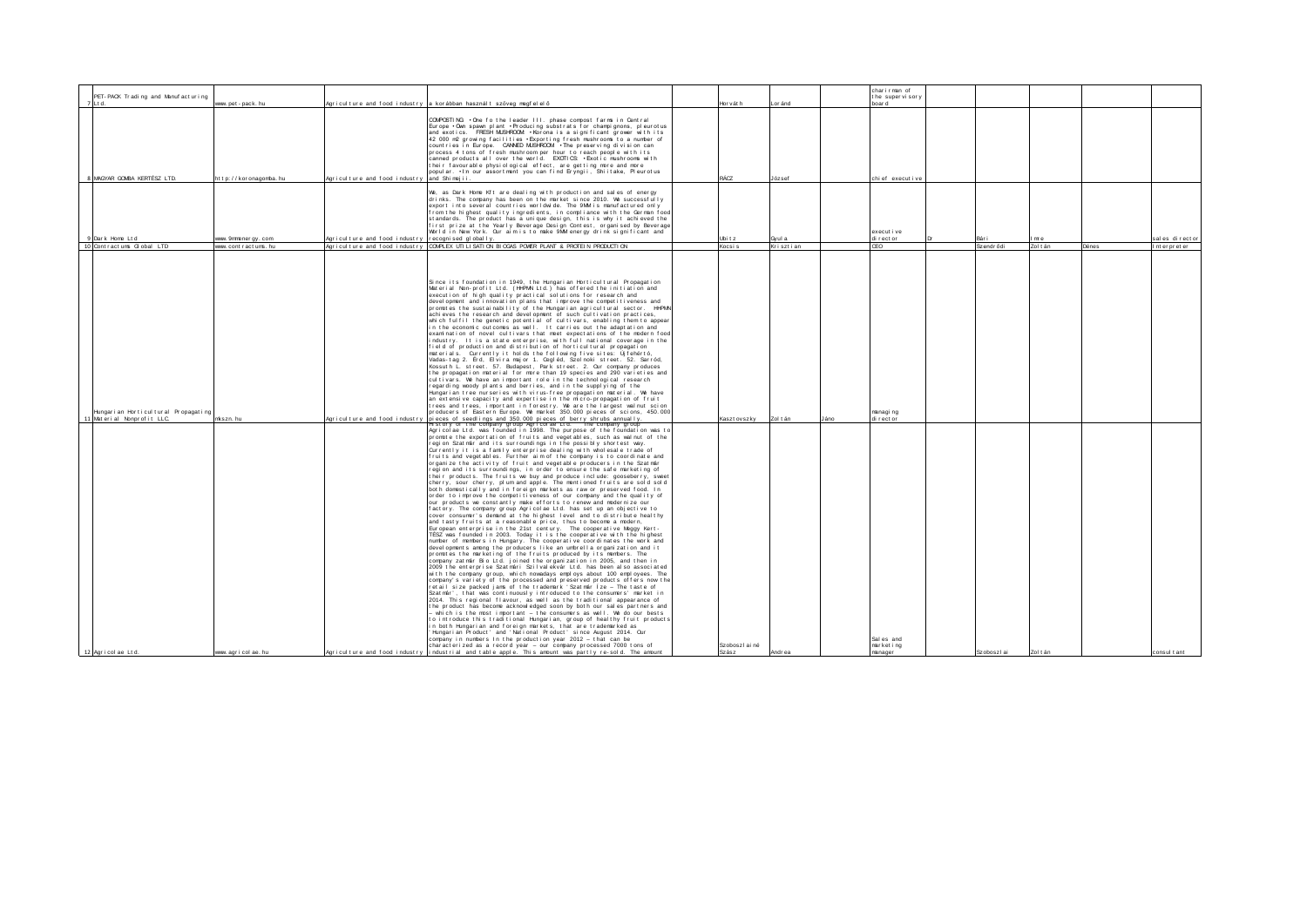| 13 ELZETT- CERTA Trading Ltd         | https://www.elzett-certa.hu/ | Construction and engineering<br>ser vi ces | door and window hardware trading, equipment and supplies trading                                                                                   | Tör ök         | 3yörgy   | Execut i ve<br>Director  |              |             |                |
|--------------------------------------|------------------------------|--------------------------------------------|----------------------------------------------------------------------------------------------------------------------------------------------------|----------------|----------|--------------------------|--------------|-------------|----------------|
|                                      |                              |                                            |                                                                                                                                                    |                |          |                          |              |             |                |
|                                      |                              |                                            |                                                                                                                                                    |                |          |                          |              |             |                |
|                                      |                              |                                            |                                                                                                                                                    |                |          |                          |              |             |                |
|                                      |                              |                                            | BONT-TOR Construction Company provides safe and timely demolition and                                                                              |                |          |                          |              |             |                |
|                                      |                              |                                            | related work to every client, utilizing state of the art equipment and<br>superior work practices, following the BREEAM LEAD requirements. Our     |                |          |                          |              |             |                |
|                                      |                              |                                            | experience includes the demolition of heavy industrial buildings, large                                                                            |                |          |                          |              |             |                |
|                                      |                              |                                            | commercial structures, sport stadiums, refineries, smokestacks, towers                                                                             |                |          |                          |              |             |                |
|                                      |                              |                                            | and residential properties. BONT-TOR Construction Company provides                                                                                 |                |          |                          |              |             |                |
|                                      |                              |                                            | also a wide range of excavation services throughout all phases of<br>excavation. Our team is equipped with the latest equipment from               |                |          |                          |              |             |                |
|                                      |                              |                                            | Caterpillar and can handle any job, from earthmoving and excavation for                                                                            |                |          |                          |              |             |                |
|                                      |                              |                                            | large commercial projects to foundation excavation for residential                                                                                 |                |          |                          |              |             |                |
|                                      |                              |                                            | projects. Our sub-contract partners also provide a full range of<br>environmental services including asbestos, lead paint, and mold                |                |          |                          |              |             |                |
|                                      |                              |                                            | abatement, underground storage tank removal, and soil and biological                                                                               |                |          |                          |              |             |                |
|                                      |                              |                                            | waste remediation. Our partners own all of the equipment such as cranes.                                                                           |                |          |                          |              |             |                |
|                                      |                              | Construction and engineering               | loaders, excavators, hydraulic breakers, trucks, compressors and hand                                                                              |                |          |                          |              |             | Techni cal     |
| 14 BONT- TOR Construction Company    | ww. bont t or . hu           | ser vi ces                                 | tools necessary to perform any type of demolition work.                                                                                            | Kozma          | Pét er   | CEO                      | Szücs        | Gábor       | manager        |
|                                      |                              |                                            |                                                                                                                                                    |                |          |                          |              |             |                |
|                                      |                              |                                            | The BERN Constructions Private Limited Company was created by merging                                                                              |                |          |                          |              |             |                |
|                                      |                              |                                            | the BERN Constructions Public Limited Company and the Mely–Viz Public<br>Limited Company, thus creating the general successor of both groups. Th   |                |          |                          |              |             |                |
|                                      |                              |                                            | company actively participates in every area of the construction                                                                                    |                |          |                          |              |             |                |
|                                      |                              |                                            | industry, including special technical constructions According to the                                                                               |                |          |                          |              |             |                |
|                                      |                              |                                            | annual results and experiences in implementation, our company is able to                                                                           |                |          |                          |              |             |                |
|                                      |                              |                                            | provide a wide range of professional services The competitiveness of<br>implementation is further enhanced by our high quality machinery and the   |                |          |                          |              |             |                |
|                                      |                              |                                            | diversified technological knowledge of our experts. Our activity is in                                                                             |                |          |                          |              |             |                |
|                                      |                              |                                            | perfect harmony with an environmentally conscious behavior. It is among                                                                            |                |          |                          |              |             |                |
|                                      |                              | Construction and engineering               | the most important aims of the leaders of the company to follow the eve<br>changing tendencies of the industry and to be able to measure up to new |                |          |                          |              |             | communications |
| 15 BERN LTD.                         | ww.bern.hu                   | SAL VÍ CAS                                 | expect at i ons                                                                                                                                    | <b>BERNÁTH</b> | ÁSZLÓ    | CEO                      | SZABÓ        | KRI SZTI NA | manager        |
|                                      |                              |                                            |                                                                                                                                                    |                |          |                          |              |             |                |
|                                      |                              |                                            |                                                                                                                                                    |                |          |                          |              |             |                |
|                                      |                              |                                            | The Erman Ingatian Ltd. was established in 1992 as a family enterprise.                                                                            |                |          |                          |              |             |                |
|                                      |                              |                                            | The process of designing, implementing and marketing houses has always<br>been in the focus of the company, in addition to leasing new and         |                |          |                          |              |             |                |
|                                      |                              |                                            | previously used real estates. Apart from its own investments, the Erman                                                                            |                |          |                          |              |             |                |
|                                      |                              |                                            | ngatian Ltd. undertakes the implementation of buildings and handles the                                                                            |                |          |                          |              |             |                |
|                                      |                              |                                            | procedures in connection with credit-related or other administrative                                                                               |                |          |                          |              |             |                |
|                                      |                              | Construction and engineering               | asks. For the firm, it is of exceptional importance to offer a complete<br>and high-quality service to its partners both in the area of property   |                |          |                          |              |             |                |
| 16 Erman Kft                         | http://www.ermaningatlan.hu/ | ser vi ces                                 | marketing and the realization of new buildings.                                                                                                    | Nagy           | Lászl ó  | manage                   |              |             |                |
|                                      |                              |                                            |                                                                                                                                                    |                |          |                          |              |             |                |
|                                      |                              |                                            |                                                                                                                                                    |                |          |                          |              |             |                |
|                                      |                              |                                            | The company's basic employees are 10 people and the whole portfolio has                                                                            |                |          |                          |              |             |                |
|                                      |                              |                                            | a wide range. The activity of the company cocers designing, technical                                                                              |                |          |                          |              |             |                |
|                                      |                              |                                            | supervision, counseling, geodetic activities and project implementation                                                                            |                |          |                          |              |             |                |
|                                      |                              |                                            | in the fields of structural architecture, infrastructural development<br>and environmental activities. Designing Among our services, one of th     |                |          |                          |              |             |                |
|                                      |                              |                                            | main activity is "designing": • maps, site plans, preparation of                                                                                   |                |          |                          |              |             |                |
|                                      |                              |                                            | surveying, • expropriation of cultivation, agricultural extraction work:                                                                           |                |          |                          |              |             |                |
|                                      |                              |                                            | (Land-registry works), • Iand-use planning when preparing the<br>nvestment, • road construction, utilities plans, approval- and                    |                |          |                          |              |             |                |
|                                      |                              |                                            | construction planning levels, • acquisition of utilities approvals and                                                                             |                |          |                          |              |             |                |
|                                      |                              |                                            | building permits. Implementation and technical supervision We are                                                                                  |                |          |                          |              |             |                |
|                                      |                              |                                            | preparing, organizing and managing (includes technical inspection) civil                                                                           |                |          |                          |              |             |                |
|                                      |                              |                                            | engineering and infrastructure development projects. We manage public<br>procurements from design to turnkey handover. Our company deals with      |                |          |                          |              |             |                |
|                                      |                              |                                            | various activities related to public procurement, ranging from partial                                                                             |                |          |                          |              |             |                |
|                                      |                              |                                            | tasks to the management of whole award procedures: • management of                                                                                 |                |          |                          |              |             |                |
|                                      |                              |                                            | public tenders (services for contracting authorities and for tenderers)                                                                            |                |          |                          |              |             |                |
|                                      |                              | Construction and engineering               | technical inspection, • technical acceptance procedures, • putting<br>into servicre license, commissioning procedure, • revision and follow-u      |                |          |                          |              |             |                |
| 17   INVOBER- VAVE LTD.              | ww innober hu                | ser vi ces                                 | audit, etc.                                                                                                                                        | Pesti          | Gyul a   | ti rect or               |              |             |                |
|                                      |                              |                                            |                                                                                                                                                    |                |          |                          |              |             |                |
|                                      |                              |                                            | Our objective is to operate not only in our core activities, i.e. bridge                                                                           |                |          |                          |              |             |                |
|                                      |                              |                                            | building, but also in various segments of the Hungarian and<br>international construction industry and to make sure that the name A-Hi-            |                |          |                          |              |             |                |
|                                      |                              |                                            | is equivalent to quality, reliability and professional expertise long                                                                              |                |          |                          |              |             |                |
|                                      |                              |                                            | nt o the future. Having adapted to the challenges and requirements of                                                                              |                |          |                          |              |             |                |
|                                      |                              |                                            | the 21st century, A-Hid and the members of the Hid Group (as a fully<br>Hungarian-owned Group) continue with the traditions and corporate          |                |          |                          |              |             |                |
|                                      |                              |                                            | culture created by our predecessors, combining them with the experiences                                                                           |                |          |                          |              |             |                |
|                                      |                              | Construction and engineering               | of the present and adding further value to their professional skills,                                                                              |                |          | Super vi sor y           |              |             |                |
| 18 A-Hi d company                    | ww. ahi d. hu                | ser vi ces                                 | accumul at ed over many decades.                                                                                                                   | Apát hy        | Zol t án | indre<br>Board membe     |              |             |                |
|                                      |                              | Construction and engineering               | Core business: uninterruptible power supply solutions with gensets and<br>UPS'. We do trade, service and manufacture for special needs, such as    |                |          |                          |              |             |                |
| 19 LogSol Ltd.                       | ww. I ogsol . hu             | ser vi ces                                 | extreme soundproof solution, welding functions.                                                                                                    | Var ga         | József   | Zsolt<br>Sal es director |              |             |                |
|                                      |                              |                                            |                                                                                                                                                    |                |          |                          |              |             |                |
|                                      |                              |                                            | Csikós Mihály - the lead designer of Csikós Terv Ltd. - took his                                                                                   |                |          |                          |              |             |                |
|                                      |                              |                                            | architect degree at the Budapest University of Technology and Economics                                                                            |                |          |                          |              |             |                |
|                                      |                              |                                            | in 1982. In 1985 he was one of the Association of Hungarian Construction                                                                           |                |          |                          |              |             |                |
|                                      |                              |                                            | Artist. In 1990 he founded own company. In 1997 he was one founder of<br>the Chamber of Hungarian Architects. Among of hundreds of his realized    |                |          |                          |              |             |                |
|                                      |                              |                                            | projects there are very different kind of designs like luxury houses.                                                                              |                |          |                          |              |             |                |
|                                      |                              |                                            | restaurants, clubs, botels, malls, furnitures and ships in many parts of                                                                           |                |          |                          |              |             |                |
|                                      |                              |                                            | he world. Csikos M haly can smoothly blend the eastern spirit and the                                                                              |                |          |                          |              |             |                |
|                                      |                              |                                            | modern technologies and functions which results unique buildings and<br>products. Our engineer team has more than 15 years of experience to        |                |          | chief executive          |              |             |                |
|                                      |                              | Construction and engineering               | collaborate foreign clients and experts. For references please visit                                                                               |                |          | officer (CEO)            |              |             | anner al       |
| 20 Csikós Terv Architect Office Ltd. | www.csikos.hu                | ser vi ces                                 | our website: www.csikos.hu                                                                                                                         | Csi kós        | M hál y  | I ead designer           | Bokor ovi cs | Ti mea      | manager        |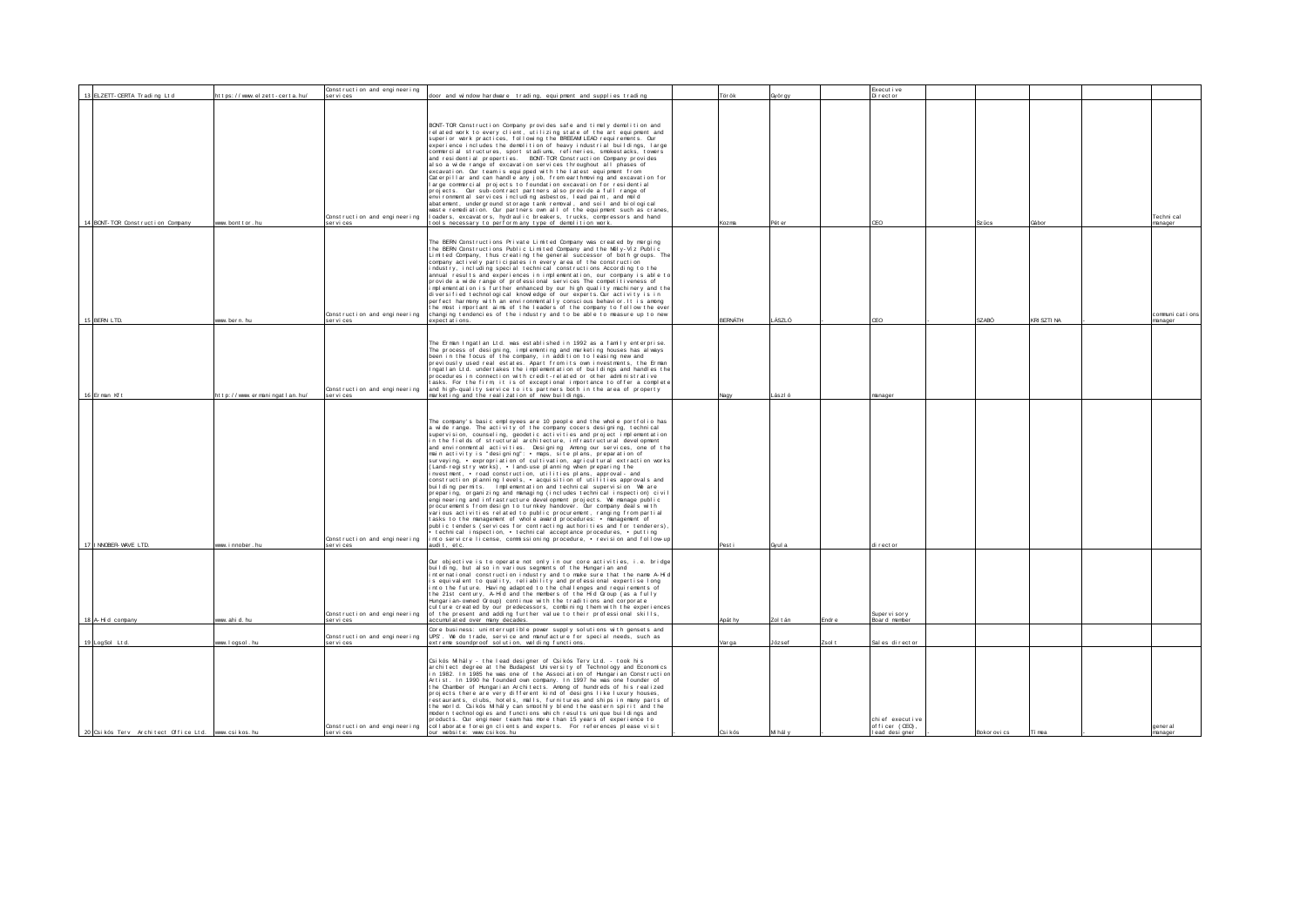|                                               |                              |                              | Mr. György Fazakas jr. Director of Fazakas Architects LLC Fazakas                                                                                   |                 |         |           |       |                         |           |        |          |
|-----------------------------------------------|------------------------------|------------------------------|-----------------------------------------------------------------------------------------------------------------------------------------------------|-----------------|---------|-----------|-------|-------------------------|-----------|--------|----------|
|                                               |                              |                              | Architects is a well-known professional company that pursuits its<br>architectural activity mainly in Hungary but it also has significant           |                 |         |           |       |                         |           |        |          |
|                                               |                              |                              | international practice. Mr. György Fazakas, the founder of the company<br>started his international experience in 1986 in New York City working     |                 |         |           |       |                         |           |        |          |
|                                               |                              |                              | for one of the greatest architectural design corporation (ERS. PC.) that<br>designed the Twin towers of the World Trade Center, the Hotel Ritz New  |                 |         |           |       |                         |           |        |          |
|                                               |                              |                              | York NY, CityCorp Headquarters, Hemsley Palace, 17th State street among                                                                             |                 |         |           |       |                         |           |        |          |
|                                               |                              |                              | many of other buildings. After the years spent in New York, Mr. György<br>Fazakas continued to gain his good reputation in Hungary, Budapest, with  |                 |         |           |       |                         |           |        |          |
|                                               |                              |                              | designing contemporary new buildings and revitalization of special<br>protected historical buildings. "Vörösmarty No. 1" Multifunctional            |                 |         |           |       |                         |           |        |          |
|                                               |                              |                              | Building won the The International Real Estate Federation, FIABCI "Prix<br>d'Excellence Award" also known as the "Oscar" of the of real estate      |                 |         |           |       |                         |           |        |          |
|                                               |                              |                              | development. The Shangri-La's Resort & Spa in Seychelles, which may will<br>be one of the best high-end resorts in the world, is under construction |                 |         |           |       |                         |           |        |          |
|                                               |                              |                              | with its 99 buildings. Fazakas Architects are also responsible for the                                                                              |                 |         |           |       |                         |           |        |          |
|                                               |                              |                              | general architecture and interior design of this tropical wonder.<br>Fazakas Architect LLC concentrates its work partly on Asia and Russia          |                 |         |           |       |                         |           |        |          |
|                                               |                              |                              | with mixed use projects. Fazakas Architects has been designing a<br>commercial center in the Republic of Tatarstan, Russia, and they have           |                 |         |           |       |                         |           |        |          |
|                                               |                              |                              | also working on a 2 km long riverfront development in Putian City,<br>China. Mr. Fazakas was the Hungarian representative in the ACE                |                 |         |           |       |                         |           |        |          |
|                                               |                              |                              | (Architectural Council of Europe) between 1998 and 2002 and he also<br>participated in the work of the professional practice commission of UIA      |                 |         |           |       |                         |           |        |          |
|                                               |                              |                              | (The International Union of Architects) led with Mr. James A. Scheeler<br>and Mr. Zhang Quinnan. Mr. Fazakas is the member of the National          |                 |         |           |       |                         |           |        |          |
|                                               |                              | Construction and engineering | Architectural Jury and the Architectural Jury of City of Budapest. He<br>was the member of the board of the Chamber of Hungarian Architects and     |                 |         |           |       |                         |           |        |          |
| 21 Fazakas Architects LLC                     | www. fazak as-architects, hu | ser vi ces                   | other, non-governmental organizations for many years.                                                                                               | M <sub>Rc</sub> | Fazakas | György    |       | di rect or              |           |        |          |
|                                               |                              |                              |                                                                                                                                                     |                 |         |           |       |                         |           |        |          |
|                                               |                              |                              | Carpathia Tanácsadó Zrt is a consultancy company operating in various<br>profiles. The corporation was founded in 2002 with headquarter in          |                 |         |           |       |                         |           |        |          |
|                                               |                              |                              | Budapest, Hungary. Carpathia Tanácsadó Zrt. provides complete help for<br>Hungarian enterprises of different size and activity to capture the       |                 |         |           |       |                         |           |        |          |
|                                               |                              |                              | market opportunities outside of our country's borders. Due to its                                                                                   |                 |         |           |       |                         |           |        |          |
|                                               |                              |                              | holistic view, Carpathia Tanácsadó Zrt. is able to prepare the landing<br>of the Hungarian enterprises on the foreign markets. Our mission is not   |                 |         |           |       |                         |           |        |          |
|                                               |                              |                              | only to satisfy our Hungarian clients, we feel strong responsibility for<br>the host country as well. Due to this responsibility our clients are    |                 |         |           |       |                         |           |        |          |
| 22 Carpathia Consulting Ltd.                  | ni ncs                       | Consultation and services    | only companies complying highest standards in their own field.                                                                                      |                 |         | Szabol cs |       | CEO                     |           |        |          |
|                                               |                              |                              | Monarte Ltd is private investment company focusing on technology<br>sector, financial consultancy and industrial real estate management. Our        |                 |         |           |       |                         |           |        |          |
|                                               |                              |                              | portfolio consists of companies with unique know-how and competence<br>operating in several European countries and China mainly in the area of      |                 |         |           |       |                         |           |        |          |
| Monarte Investment and Comsulting<br>23 Lt d. | N/A                          | Consultation and services    | ICT and telecommunications. Monarte Ltd's main task is to explore new<br>partners and opportunities.                                                |                 | Sárecz  | Zsol t    | Gábor | Managi ng<br>Di rect or |           |        |          |
|                                               |                              |                              |                                                                                                                                                     |                 |         |           |       |                         |           |        |          |
|                                               |                              |                              | Novatio Consulting Ltd. Company is a management consulting firm focused                                                                             |                 |         |           |       |                         |           |        |          |
|                                               |                              |                              | on enduring results, helping clients to achieve essential advantage by<br>working with them to identify and build the differentiating capabilities  |                 |         |           |       |                         |           |        |          |
|                                               |                              |                              | they need to outperform Novatio Consulting works with Clients in all                                                                                |                 |         |           |       |                         |           |        |          |
|                                               |                              |                              | the phases of development projects from market strategy to<br>implementation, supports Turkish and Hungarian clients in international               |                 |         |           |       |                         |           |        |          |
|                                               |                              |                              | B2B business development. The company assists both Turkish and Hungarian<br>companies to find their partners and provides the necessary market      |                 |         |           |       |                         |           |        |          |
|                                               |                              |                              | information to be successful in expanding their market activities.<br>Having a broad experience in finding resources and mutually fruitful          |                 |         |           |       |                         |           |        |          |
| 24 Novatio Consulting Ltd.                    |                              | Consultation and services    | partnerships the company provides services for investors, manufacturers<br>and trade partners throughout Hungary and Turkey.                        |                 | Kovács  | József    |       | Managi ng<br>Director   |           |        |          |
|                                               |                              |                              |                                                                                                                                                     |                 |         |           |       |                         |           |        |          |
|                                               |                              |                              | Our major activities include production, overhauling and repair of                                                                                  |                 |         |           |       |                         |           |        |          |
|                                               |                              |                              | electrical and mechanical parts of track mounted vehicles, railway<br>carriages, trams, suburban railways metro coaches and buses. The              |                 |         |           |       |                         |           |        |          |
|                                               |                              |                              | products of GCLDI-MODI Kft. are manufactured incompliance with the<br>relevant regulations and according to the expectations of the customers,      |                 |         |           |       |                         |           |        |          |
|                                               |                              |                              | with full awareness of the importance and burden of the fact, that the<br>parts manufactured will be used in the vehicles of public transportation  |                 |         |           |       |                         |           |        |          |
| 25 Goldi-Modi Kft                             | www.goldi.co                 | El ect ronics                | services. Human resources of the company includes 40 full time<br>employees, as well as many subcontractors and sub suppliers.                      |                 | Kovacs  | Fer enc   |       | nwnei                   | Kor ompai | Pét er | director |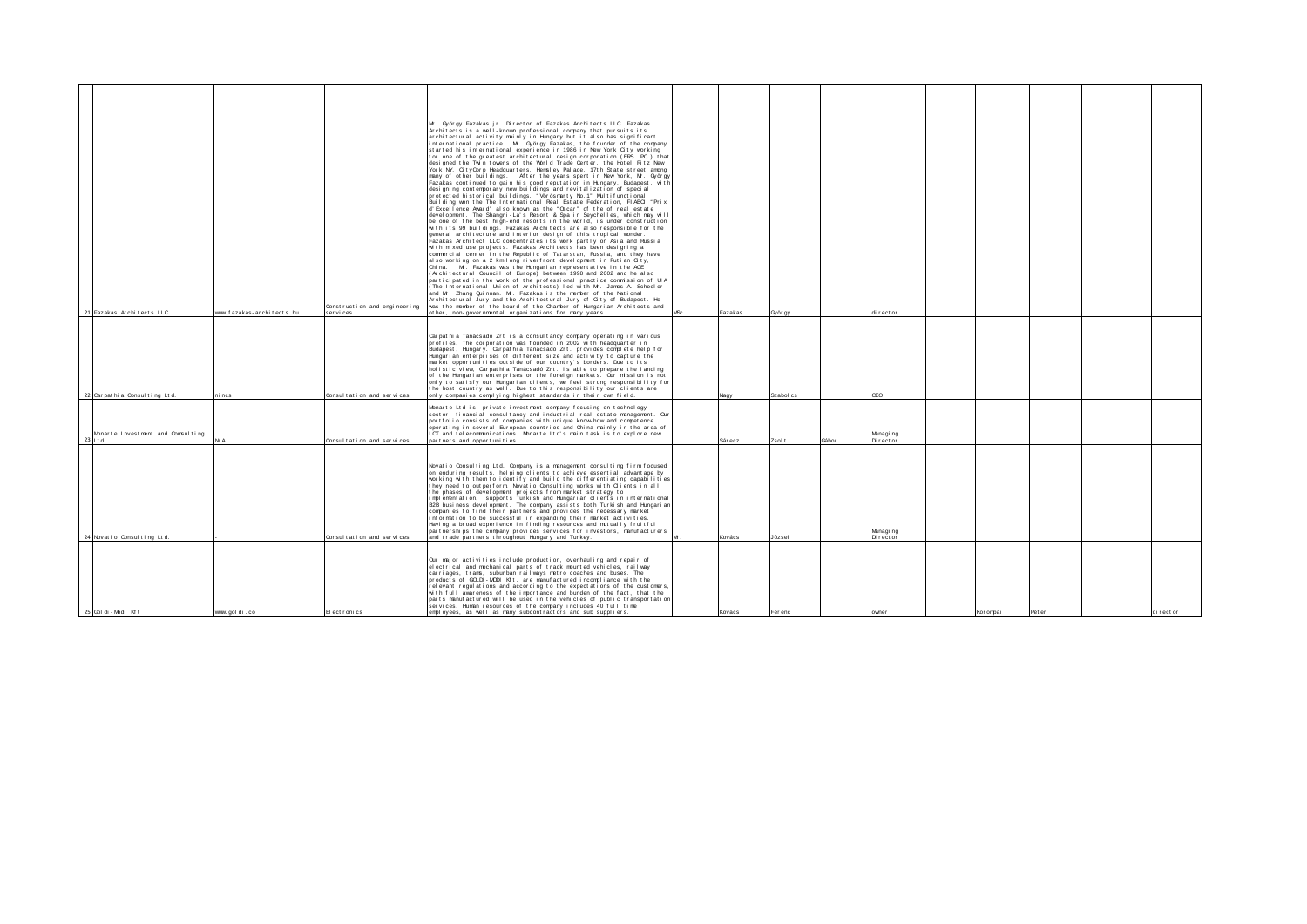| 26 Hirel tech Ltd.              | gifas.hu.,<br>hi rel tech. hu., sonymarkaszervi z. h | El ect ron i cs                        | Building of electronic or mechanic modules, based on blueprints -<br>Assembly of electronic or mechanic modules - Installation and auditing of<br>el ectronic or mechanic devices - CCTV component sales - Al arm system sales<br>-Distribution of the state of the art GIFAS electrical supply product<br>range in the Eastern European region as brand vendor (IP65) - GIFAS top<br>of the line, energy smart street lighting product range Distribution of<br>water proof floor boxes electrical outlet receptacles)                                                                                                                                                                                                                                                                                         | Hibai     | Ist van | laszlo | Service<br>engineer and<br>seni or manager |        |                    |                     |
|---------------------------------|------------------------------------------------------|----------------------------------------|-----------------------------------------------------------------------------------------------------------------------------------------------------------------------------------------------------------------------------------------------------------------------------------------------------------------------------------------------------------------------------------------------------------------------------------------------------------------------------------------------------------------------------------------------------------------------------------------------------------------------------------------------------------------------------------------------------------------------------------------------------------------------------------------------------------------|-----------|---------|--------|--------------------------------------------|--------|--------------------|---------------------|
|                                 |                                                      |                                        |                                                                                                                                                                                                                                                                                                                                                                                                                                                                                                                                                                                                                                                                                                                                                                                                                 |           |         |        |                                            |        |                    |                     |
| 27 PAKOLE TRADE LTD             | www.pakole.hu                                        | Energy industry                        | Our company the PAKOLE TRADE LIc is a Hungarian manufacturere of<br>different kind of indulstrial heating solutions like Tube radiant<br>heaters. I uminous heaters, wall or ceiling mounted air heaters.<br>aerotherms, destractifacators as well heating solutions for the<br>agricultural use. With Our applications we are to provide complete<br>heating solution for smaller as also for bigger industrial halls from<br>200 m2 up tu 30 000 m2. Due to our last developments we are able to<br>delivery the newest energy saving technologies which are available for<br>Ithis industry.                                                                                                                                                                                                                 | Kovács    | Bal ázs |        | director                                   |        |                    |                     |
|                                 |                                                      |                                        |                                                                                                                                                                                                                                                                                                                                                                                                                                                                                                                                                                                                                                                                                                                                                                                                                 |           |         |        |                                            |        |                    |                     |
| 28 VitaPlus Ltd.                | www.vitaplus.hu                                      | Heal thcare and biotechnology          | VitaPlus Ltd has been contract manufacturing, representing and<br>distributing dietary supplements, medical devices, dietary foods for<br>special medical purposes and cosmetics since 2004. It is a Hungarian-<br>owned company, the owners and the management accumulated considerable<br>experience in national and multinational companies. The main area of<br>activity is the Hungarian market, but our products are directly or<br>indirectly marketed in the Netherlands. Greece, Lithuania, the Czech<br>Republic, Slovakia, Turkey, and Vietnam In Hungary, we dispose of a<br>nation-wide distribution. Corresponding to the product profiles we<br>provide a full coverage in pharmacies, drug stores and grocery stores.                                                                           | Bariska   | Zsol t  | Pét er | general manager                            | Tőzsér | Tamás              | gener al<br>manager |
|                                 |                                                      |                                        |                                                                                                                                                                                                                                                                                                                                                                                                                                                                                                                                                                                                                                                                                                                                                                                                                 |           |         |        |                                            |        |                    |                     |
| 29 Di agon Lt d                 | www. di agon. com                                    | Heal thcare and bi otechnology         | Diagon is a leading clinical diagnostic manufacturing company, with 1009<br>Hungarian ownership. Diagon developed and manufactures hematology<br>reagents for a broad range of hematology analyzers and coagulation<br>reagents for a wide range of coagul ometers. Diagon, as a system<br>provider is offering instruments together with its diagnostic reagents<br>cell counters and coagulometers. Diagon's R&D team is working in close<br>collaboration with reference laboratories and instrument manufacturers.<br>New product development at Diagon is highly focused on the need of the<br>cust omers.                                                                                                                                                                                                 | Ker n     | József  |        | general manager                            |        | Gabriella<br>Mária | <b>CEO</b>          |
|                                 |                                                      |                                        |                                                                                                                                                                                                                                                                                                                                                                                                                                                                                                                                                                                                                                                                                                                                                                                                                 |           |         |        |                                            |        |                    |                     |
| 30 Di spomedi cor Zr t          | www. di spomedi cor. hu                              | Heal thcare and bi otechnology         | Disponedicor Zrt. is the biggest Eastern European Manufacturer of Health<br>Care products. We have 5 different Divisions, where we produce our<br>products and maintain our services. 1st Division: Single Use Sterile<br>Medical Devices: Different types of single use, sterile medical devices.<br>2nd Division: Single Use Sterile Surgical Dressings: Different types and<br>sizes of single use, sterile Surgical Dressings. 3rd Division: Lady<br>Hygiene Care Products: Different types and sizes of lady hygiene care<br>products. 4th Division: Contractual Sterilization Services: We have all<br>the 3 types of sterilization methods in-house: -GAMAA radiation -<br>Et hylene Oxide gas - STEAM autoclave 5th Division: Machinery Division<br>Design and build fully automated assembly machines. | Nagy      | Ant al  |        | President & CEO                            |        |                    |                     |
|                                 |                                                      |                                        | Goodwill Pharma was established in 1997 in Hungary. Nowadays the company<br>operates in several countries: the main markets are Hungary and Serbia,<br>and the company also present in Macedonia, Montenegro, Kosovo, Bosnia-<br>Herzegovina, Czech Republic and Slovakia. The product portfolio consists<br>of pharmaceuticals and food supplements. These products are distributed<br>to pharmacies, wholesalers and drugstore chains. Goodwill Pharma also<br>has its own warehousing and logistics solutions, and in addition, its<br>own pharmacy chain under the name Goodwill Apoteka in the territory of                                                                                                                                                                                                |           |         |        |                                            |        |                    | Managi ng           |
| 31 Goodwill Pharma Ltd.         | www.goodwillpharma.com                               | Heal th care and biotechnology Serbia. |                                                                                                                                                                                                                                                                                                                                                                                                                                                                                                                                                                                                                                                                                                                                                                                                                 | Jójárt    | Fer enc |        | Owner                                      | Bajúsz | Gábor              | Di rector           |
| 32 Ort oPr of il - Hungary Ltd. | www.ortoprofil.hu                                    | Heal thcare and biotechnology          | We assist our costumers in the treatment of injuries linked to<br>household, sport, traffic or other accidents, as well as throughout the<br>process of hospital rehabilitation. The main activity of the company is<br>the manufacturing and distributing medical devices. Our patients can<br>obtain lifelike cosmetic silicone epitheses, functional limb<br>prosthetics, as well as custom-made insoles, aesthetically pleasing and<br>comfortable orthopaedic shoes, or ortheses assisting them through<br>injuries and professional devices aiding both movement and motion.                                                                                                                                                                                                                              | Szuhai    | Erika   |        | Sales Manager                              | Szuhai | Liliána            | rading<br>Assistant |
|                                 |                                                      |                                        | Design supply and implement fiber optic (GPCN) network, security and                                                                                                                                                                                                                                                                                                                                                                                                                                                                                                                                                                                                                                                                                                                                            |           |         |        |                                            |        |                    |                     |
| 33 Raynet Itd                   | www.ravnet.hu                                        | CT                                     | surviallence system for critical infrastructures and special building<br>(stadium power stations, etc)                                                                                                                                                                                                                                                                                                                                                                                                                                                                                                                                                                                                                                                                                                          | Hor vat h | Ti bor  |        | managi ng<br>director/owner                |        |                    |                     |
| 34 LA-I MPEX Co.                | www. I a-i mpex. hu                                  | Light industry                         | LA-IMPEX was established in 1994 as an export-import company which is<br>operating in adhesive- and light industries (leather, fur, textile, PU,<br>microfiber, adhesives, industrial adhesive tapes etc.) We are producing<br>and exporting our products to all over the world. Thanks to the quality,<br>experience, professionalism, good working practices and our<br>systematically participations at international stages, we have<br>extensive foreign affairs. We are looking for partners mainly from<br>ight industry (leather, fur, microfiber leather) and from adhesive and<br>foam (PE, EVA) industries.                                                                                                                                                                                          | Lamna     | annal.  |        | managi ng<br>di rector                     |        |                    |                     |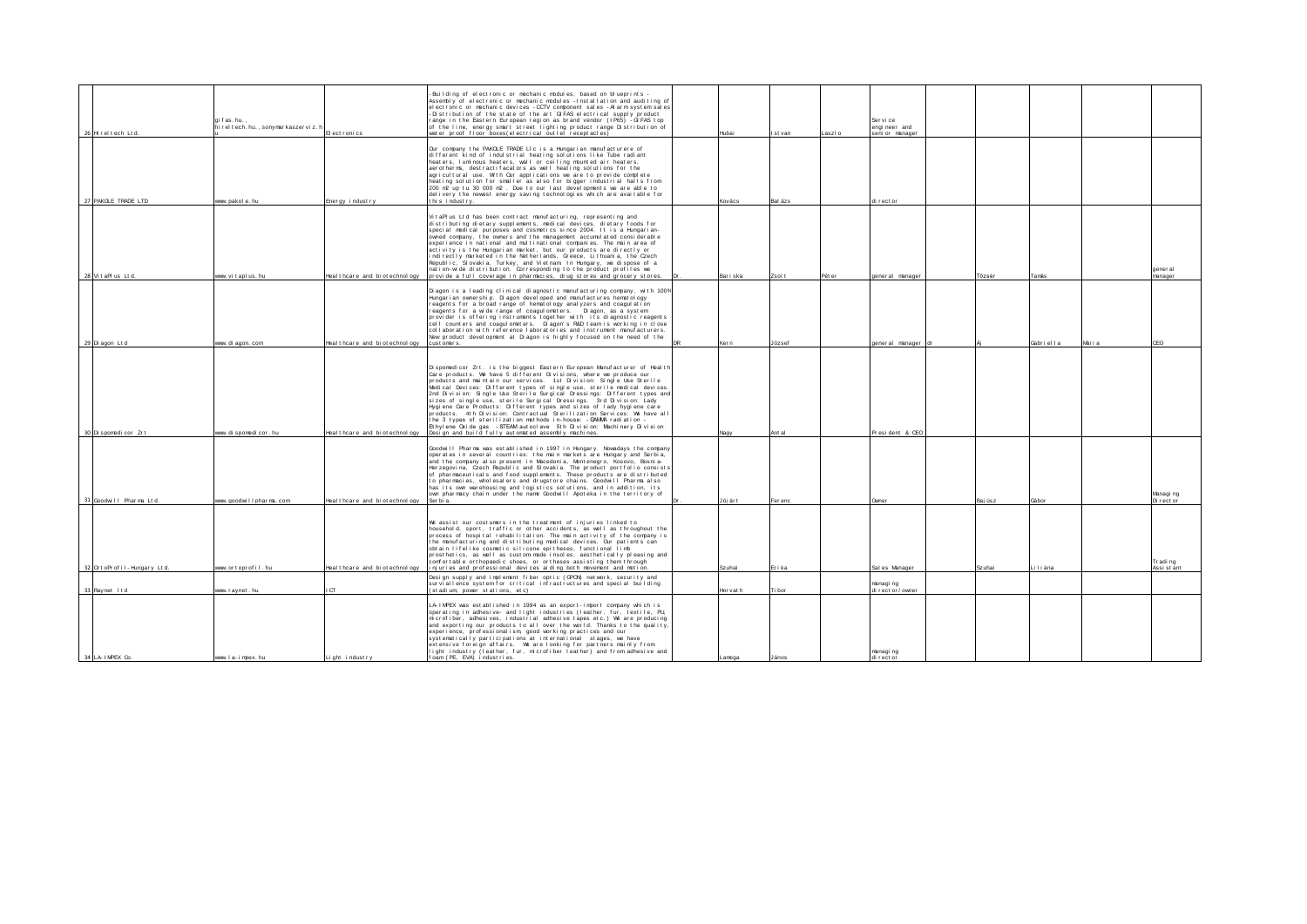|                                     |                           |                    | Our profile is printing and publishing. We use old and new technics in                                                                             |             |          |        |                        |          |       |         |
|-------------------------------------|---------------------------|--------------------|----------------------------------------------------------------------------------------------------------------------------------------------------|-------------|----------|--------|------------------------|----------|-------|---------|
|                                     |                           |                    | our projects. We use bookbinding, digital printing and labeling                                                                                    |             |          |        |                        |          |       |         |
| 35 Bicsák Printing Ltd.             |                           | Light industry     | technologies. We had partners from the little personal companies to<br>worldwide multinational corporations.                                       | Bicsák      | Mklós    |        | di rector              |          |       |         |
|                                     |                           |                    |                                                                                                                                                    |             |          |        |                        |          |       |         |
|                                     |                           |                    | Traditionally HANtech Pte. Ltd. is a company for the manufacturing of                                                                              |             |          |        |                        |          |       |         |
|                                     |                           |                    | agricultural machines and is in the agricultural business since 1949. W<br>are located in Western-Hungary in the city of Csorna, where the company |             |          |        |                        |          |       |         |
|                                     |                           |                    | was initially founded, near the Austrian-Hungarian and Slovak-Hungarian                                                                            |             |          |        |                        |          |       |         |
|                                     |                           |                    | border. The main product of our company is the Pick-Up adapter                                                                                     |             |          |        |                        |          |       |         |
|                                     |                           |                    | integrated into baler. HANtech also produces spare parts for the                                                                                   |             |          |        |                        |          |       |         |
|                                     |                           |                    | automobile industry. For many years we have been supplying the RABA<br>Hungarian Vagon and Machinemanufacturer company. For this company we        |             |          |        | Sharehol der &         |          |       |         |
| 36 Hant ech Lt d.                   | ww hant ech hu            | Machinery industry | produce the shaft ends and various lasercutted parts for chassis.                                                                                  | Zel enka    |          |        | m                      |          |       |         |
|                                     |                           |                    | Market researcher and consultant company offering a broad spectrum of                                                                              |             |          |        |                        |          |       |         |
| 37 Selliform Ltd.                   | www.selliform.hu          | Machinery industry | know-how in the field of procurement, logistics and development                                                                                    | Tol I ér    | Györ gy  | ászl ó | Ceo                    |          |       |         |
|                                     |                           |                    |                                                                                                                                                    |             |          |        |                        |          |       |         |
|                                     |                           |                    | Our Company, in addition to the traditional metal working machinery and                                                                            |             |          |        |                        |          |       |         |
|                                     |                           |                    | equipment, has some special devices, which makes it possible to produce,<br>to renovate and to machine special items in terms of weight and size.  |             |          |        |                        |          |       |         |
|                                     |                           |                    | The technological, planning and developing processes practically cover                                                                             |             |          |        |                        |          |       |         |
|                                     |                           |                    | everything that is related to metal working from the small bolts to the                                                                            |             |          |        |                        |          |       |         |
|                                     |                           |                    | huge items of several tons: - steel structures and frames - Eurbines,<br>locks and other subunits of heat and hydropower plants - Endustrial       |             |          |        |                        |          |       |         |
|                                     |                           |                    | robots and special machines - special devices for nuclear power plants -                                                                           |             |          |        |                        |          |       |         |
|                                     |                           |                    | nuclear waste storage units -high capacity pressure vessels and liquid                                                                             |             |          |        |                        |          |       |         |
| Pintér Works - Pintér Csaba private |                           |                    | storage tanks - parts for bridges and transmission towers - heat<br>exchangers, pipe systems and boilers - Endustrial pipelines - special          |             |          |        |                        |          |       | Project |
| 38 ent r epr eneur                  | www.pinterworks.com       | Machinery industry | waste containers - precision products                                                                                                              | Pint ér     | Csaba    |        | Owner                  | Pi nt ér | Már k | Manager |
|                                     |                           |                    |                                                                                                                                                    |             |          |        |                        |          |       |         |
|                                     |                           |                    |                                                                                                                                                    |             |          |        |                        |          |       |         |
|                                     |                           |                    | Our family business company produces pressed and welded automotive metal                                                                           |             |          |        |                        |          |       |         |
|                                     |                           |                    | parts. Our company was born in the garage of our family house, in the<br>village of Faisz in 1988. In 1992, we became the first TIER1 suppliers    |             |          |        |                        |          |       |         |
|                                     |                           |                    | of Suzuki's new factory in Esztergom As the quantity of our orders and                                                                             |             |          |        |                        |          |       |         |
|                                     |                           |                    | the quality requirements increased, we had to commence a complete                                                                                  |             |          |        |                        |          |       |         |
|                                     |                           |                    | renewal in 2001. We have self funded a greenfield investment of a two<br>story building with a 1,600 sqm press hall, conference rooms, offices,    |             |          |        |                        |          |       |         |
|                                     |                           |                    | and cubicles. Now we have six halls on 7,300 som. We are working with                                                                              |             |          |        |                        |          |       |         |
|                                     |                           |                    | 100 employees on 58 pcs high quality press machines, 18 pcs welding                                                                                |             |          |        |                        |          |       |         |
| 39 PATA JÓZSEF Gépi pari Ltd.       | www.patakft.hu            | Machinery industry | machines and 4 welding robots. The first and second generation of our<br>family continued the operation as a business venture.                     | Pat a       | II di kó | I ona  | managi ng<br>di rector | Seenger  |       | awyer   |
|                                     |                           |                    |                                                                                                                                                    |             |          |        |                        |          |       |         |
|                                     |                           |                    | The sfi engineering Hungary Ltd. installs automated technology for                                                                                 |             |          |        |                        |          |       |         |
|                                     |                           |                    | industrial partners. Our portfolio is engineering of machines,                                                                                     |             |          |        |                        |          |       |         |
|                                     |                           |                    | automation of production lines, Industry 4.0 and energy optimization.<br>The solutions are focused on the customer real needs. We are regularly    |             |          |        |                        |          |       |         |
|                                     |                           |                    | validating the efficiency of the development. Our experts are determined                                                                           |             |          |        |                        |          |       |         |
|                                     |                           |                    | to fully support our clients from the beginning until the product                                                                                  |             |          |        |                        |          |       |         |
|                                     |                           |                    | release while actively quantifying the gains. The high qualified team is                                                                           |             |          |        |                        |          |       |         |
| 40 sfi engineering Hungary Ltd.     | www.sfiengineering.hu     | Machinery industry | actively contributing to the operation based on highest technological<br>compet enci es.                                                           | Kiss        | Róber t  |        | CEO                    |          |       |         |
|                                     |                           |                    |                                                                                                                                                    |             |          |        |                        |          |       |         |
|                                     |                           |                    |                                                                                                                                                    |             |          |        |                        |          |       |         |
|                                     |                           |                    | With over 30 years of experience in the renewable energy sector, Lakics<br>has introduced 30 kW and 50 kW wind turbine generators to the market.   |             |          |        |                        |          |       |         |
|                                     |                           |                    | WTW 30 and WTW 50 wind generators can supply energy to farms, industrial                                                                           |             |          |        |                        |          |       |         |
|                                     |                           |                    | and agricultural production facilities or to household blocks where                                                                                |             |          |        |                        |          |       |         |
|                                     |                           |                    | energy networks are limited. The generators are characterised by state<br>of the art technology, reliable, failsafe operation, long product        |             |          |        | managi ng              |          |       |         |
| 41 Laki cs Ltd.                     | www.lakics.eu             | Machinery industry | lifetime. Iow maintenance costs and high return on investment.                                                                                     | Laki cs     | Pét er   |        | di rector              |          |       |         |
|                                     |                           |                    |                                                                                                                                                    |             |          |        |                        |          |       |         |
|                                     |                           |                    | Our company stainless steel, acid-proof steels, manufactures unique<br>devices, construction of proper technological systems, trades semi-         |             |          |        |                        |          |       |         |
|                                     |                           |                    | finished and finished products. Most of our products are made for                                                                                  |             |          |        |                        |          |       |         |
|                                     |                           |                    | ndustrial use, but we also satisfy residential needs. Construction of                                                                              |             |          |        |                        |          |       |         |
| 42 GYO/ Kani zsa Lt d.              | www.gygv.hu               | Machinery industry | proper technological Systems: Food and beverages industry, Chemical<br>ndutry. Waterworks. Pharmacy industry.                                      | <b>Beke</b> | M klós   | Ferenc | Managi ng<br>di rector |          |       |         |
|                                     |                           |                    |                                                                                                                                                    |             |          |        |                        |          |       |         |
|                                     |                           |                    |                                                                                                                                                    |             |          |        |                        |          |       |         |
|                                     |                           |                    | Establish of the company: This privately owned company was established                                                                             |             |          |        |                        |          |       |         |
|                                     |                           |                    | in 1990. Operating in the field of injection moulding since 1992 and                                                                               |             |          |        |                        |          |       |         |
|                                     |                           |                    | surface treatment, especially that of chrome-coating (electroplating,<br>PCP) since 1998. Side activities are tampon-printing, leasering and       |             |          |        |                        |          |       |         |
|                                     |                           |                    | assembling. We own 4,300 m2 plant areas. The number of employees is 121.                                                                           |             |          |        |                        |          |       |         |
|                                     |                           |                    | We are ISO 9001, ISO 14001 (since 2006); and ISO TS 16949 certified                                                                                |             |          |        |                        |          |       |         |
|                                     |                           |                    | (since 2009.) Applied technologies: Moulding part: Injection technology:<br>one and 2 components. Range of our moulding machines: clamping force   |             |          |        |                        |          |       |         |
|                                     |                           |                    | from 30 up to 500 tonnes, Electroplating part: Three-layer                                                                                         |             |          |        |                        |          |       |         |
|                                     |                           |                    | electroplating on plastics: copper, nickel and chromium Application                                                                                |             |          |        |                        |          |       |         |
|                                     |                           |                    | area of our electroplated parts: automotive -, sanitary -, and<br>electronic industry. The types of plastics that can be coated at our             |             |          |        |                        |          |       |         |
|                                     |                           |                    | pl ant s: ABS and ABS/PC bl ends (PC cont ent up to 60 %) and pol yam de.                                                                          |             |          |        |                        |          |       |         |
|                                     |                           |                    | Surface types subsequent to electroplating: bright Nickel, matt Nickel,                                                                            |             |          |        |                        |          |       |         |
|                                     |                           |                    | MPS Nickel different colour of chromium, or by costumer requirements We<br>produce for the following car brands: BMW, Mercedes Benz, Opel, Rolls   |             |          |        |                        |          |       |         |
|                                     |                           |                    | Roys, Toyota, Suzuki, Fiat, and Volkswagen. Our main customers:                                                                                    |             |          |        |                        |          |       |         |
|                                     |                           |                    | Flextronics, Shinwa, ARRK, Plasses, Samsung, GIA, Cascade, Plastika,                                                                               |             |          |        |                        |          |       |         |
| 43 Gal vanPl astik Ltd              | www.gal vanpl ast i k. hu | Machinery industry | Teknia.                                                                                                                                            | Pal ást i   | Kár ol y |        | CEO                    |          |       |         |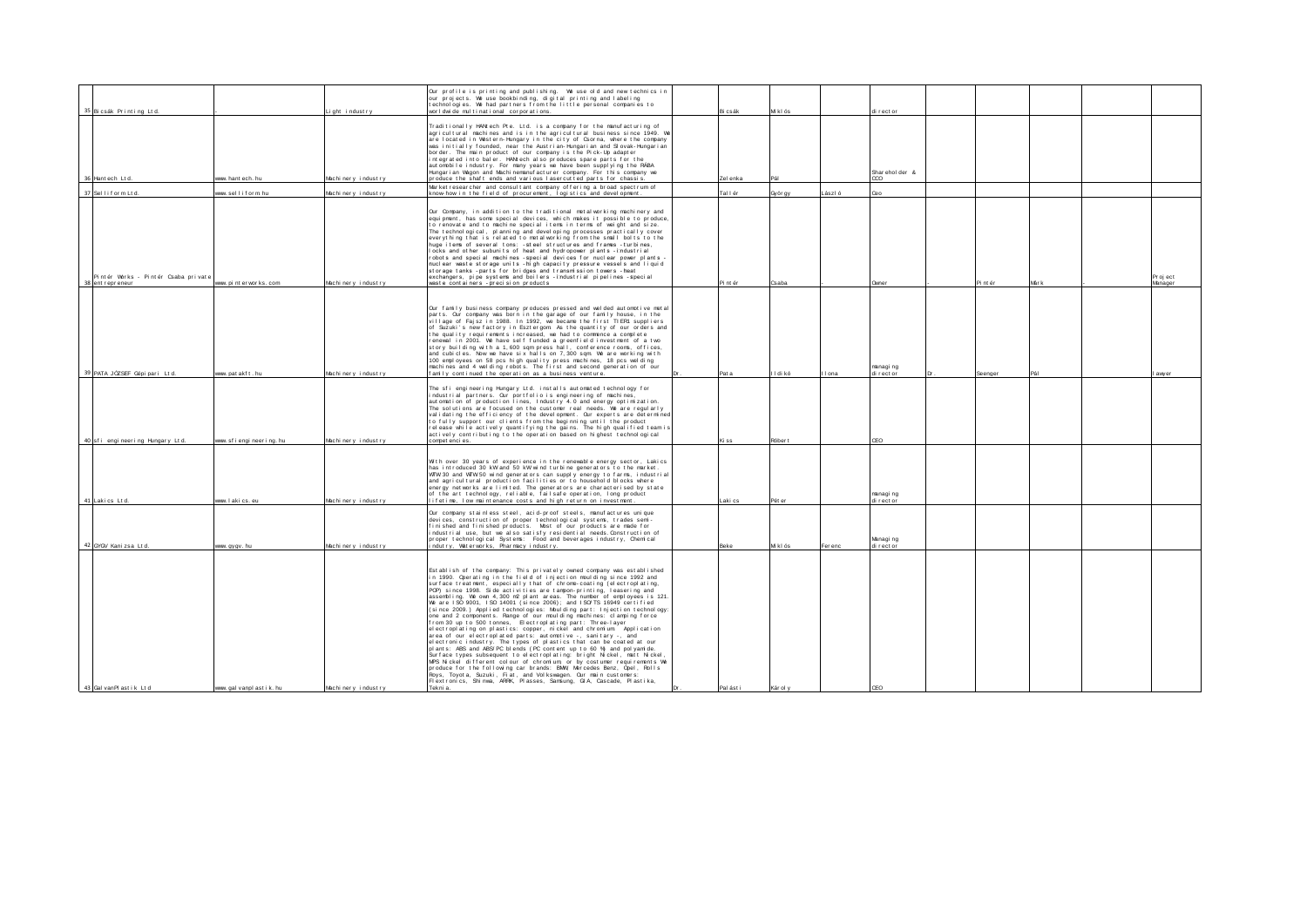| 44 GRAN T Bank Ltd.        | www. gr ani t bank, hu | ot her | GRANT Bank is a dynamically growing universal bank in Hungary. Strategy<br>of the bank is to provide high quality financial services, as well as<br>offering an innovative product portfolio based on electronic channels<br>for SMEs and private individuals applying cost effective business model<br>The bank - focusing on clients' satisfaction and safety - strives to<br>establish equal customer-bank relationship furthermore provides<br>innovative electronic banking solutions. GRANIT Bank introduced several<br>innovative electronic banking solutions such as VideoBank (online real<br>time customer service), Granit eBank (to control bank account and bank<br>card by blocking usage, changing limits and receiving free of charge<br>eMessages). In each year the bank received international awards to<br>appreciate performance of the Bank from independent experts (MasterCard,<br>The European, Vorld Finance, Business Vorldwide). The Bank reached break-<br>even in the fourth full business year, in 2014 well before the banking<br>benchmark (6-8 vears).                                                                                                                                                                               | Hegedüs  | Eva      |         | chair per son&CEO      |             |        |        |                        |
|----------------------------|------------------------|--------|-------------------------------------------------------------------------------------------------------------------------------------------------------------------------------------------------------------------------------------------------------------------------------------------------------------------------------------------------------------------------------------------------------------------------------------------------------------------------------------------------------------------------------------------------------------------------------------------------------------------------------------------------------------------------------------------------------------------------------------------------------------------------------------------------------------------------------------------------------------------------------------------------------------------------------------------------------------------------------------------------------------------------------------------------------------------------------------------------------------------------------------------------------------------------------------------------------------------------------------------------------------------------|----------|----------|---------|------------------------|-------------|--------|--------|------------------------|
| 45 KMW 1td                 | www.kmgy.hu            | t her  | KMGY is one of the oldest vehicle instrument manufacturers in Europe, in<br>business for more than 110 years. Our position as a reliable European<br>supplier is based on decades of experience in the global market, with<br>continuous development of products, quality, technology and flexibility.                                                                                                                                                                                                                                                                                                                                                                                                                                                                                                                                                                                                                                                                                                                                                                                                                                                                                                                                                                  | Zel enka | Pál      | Győző   | President & CEO        |             |        |        |                        |
| 46 Meditop Ltd.            | www. medi t op. hu     | ot her | Meditop Pharmaceutical Ltd. is a medium size pharmaceutical<br>manufacturing firm with production facility for the manufacturing of<br>solid dosage forms of pharmaceuticals representing the latest state of<br>the art technology. Innovative technologies and highly educated staff<br>are in service for the development and manufacturing of pharmaceutical<br>products. The growing potential of the company makes us able to react on<br>the need of our partners with the highest quality and flexibility.                                                                                                                                                                                                                                                                                                                                                                                                                                                                                                                                                                                                                                                                                                                                                      |          | Zol t án |         | Managing<br>di rector  | Gresk ovits | Dávi d | Lai os | Managi nd<br>di rector |
| 47 Umirs Europe Ltd.       | www.umirs.eu           | at her | Unirs Europe Ltd. is a Hungarian-based company which develops and<br>manufactures professional perimeter intrusion detection systems. Beside<br>the long range motion detectors and fence protection systems, the<br>company designs, assembles, delivers and installs complex protection<br>systems as well. The company is able to provide perimeter protection of<br>airports, power stations, prisons, mines, industrial facilities, state<br>borders, military and other critical risked areas and infrastructures -<br>in every sectors which are important from economic, industry or national<br>securty point of view. The systems meet the 21st century's technical<br>requirements; modern, responsible and affordable. Unirs Europe Ltd. has<br>many references, one of the biggest ones is the 1000 km long border<br>protection system in Turkmenistan, delivered in 2015. Unirs Europe Ltd.<br>provides complete, turnkey solutions which integrates mechanical parts<br>(fences, gates), electronical parts (motion detectors, step detection<br>and fence defence systems) and other devices (thermal-and infrared<br>cameras) in a complex supervisory system. The company provides training<br>for local experts and 2 years comprehensive warranty. | Szilágvi | Zol t án | Sándor  | CFO                    |             |        |        |                        |
| 48 Rozsdas Commercial Ltd. | www.rozsdaskft.hu      | ot her | Rozsdás Kft. is a 100 % Hungarian owned family company, established in<br>1988. The company's core business is waste wholesale and retail trading<br>and hazardous waste collecting and treating. We started to use up our<br>waste metal in a most creative way by forming statues and art products.<br>In Hungary we showed the finished sculptures in different festivals<br>where they were get undivided success, now we feel the time has arrived<br>to show them internationally. We would like to draw the attention to the<br>importance of environmental protection for the whole world becausethis<br>unique kind of scrap re-using/recycling results one tenth less of carbon<br>footprint compared to regular re-casting recycling.                                                                                                                                                                                                                                                                                                                                                                                                                                                                                                                        | Ant al   | Sándor   | Ist ván | managi ng<br>di rector | Ant al      | Gábor  |        | manager                |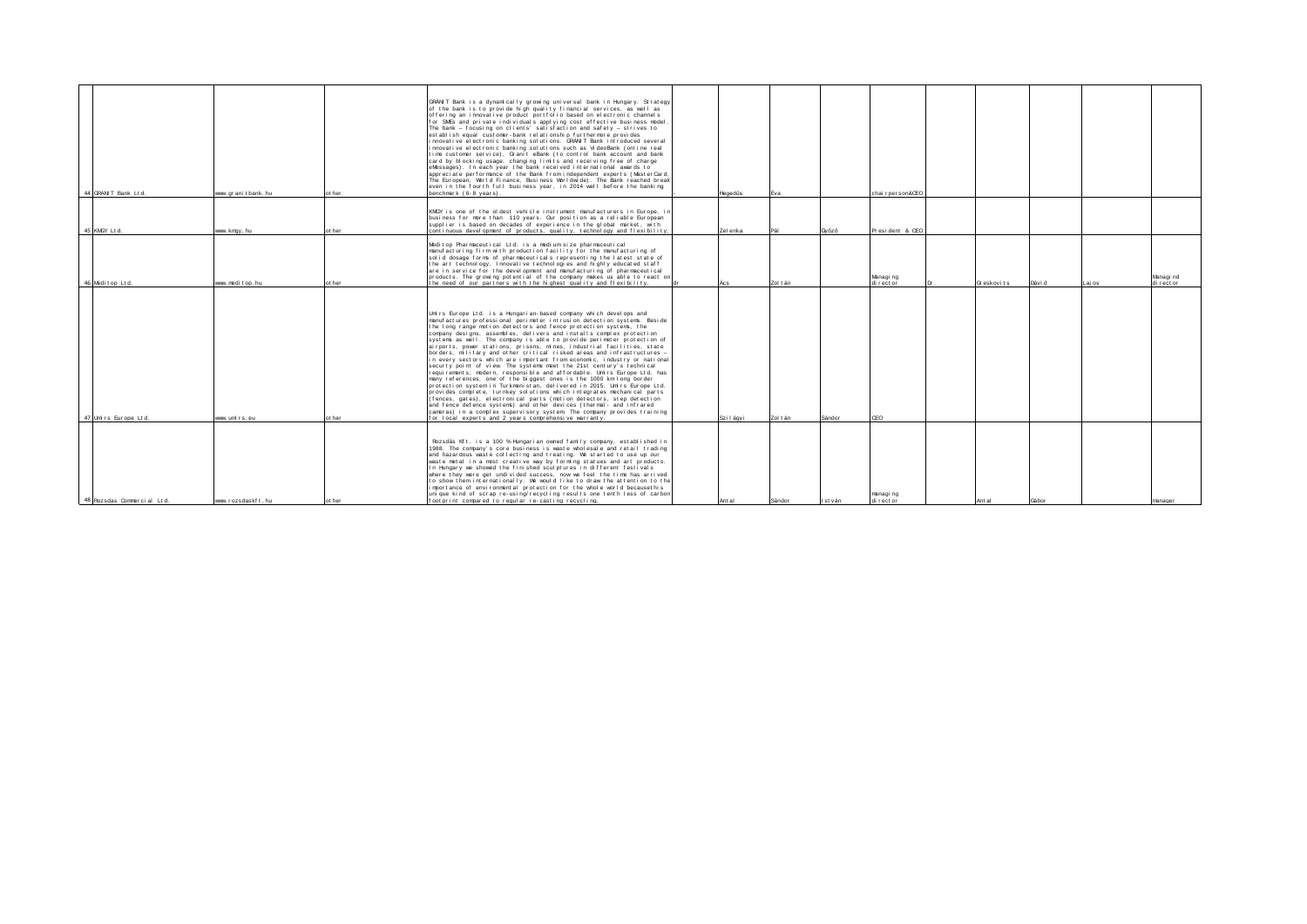|                                   |                                      |        | The 149-year-old company provides water to Budapest citizens and the                                                                               |             |        |        |           |  |  |
|-----------------------------------|--------------------------------------|--------|----------------------------------------------------------------------------------------------------------------------------------------------------|-------------|--------|--------|-----------|--|--|
|                                   |                                      |        | suburban area. Budapest Waterworks is in charge of water production from<br>762 wells with bank filtration along the Danube River, the maintenance |             |        |        |           |  |  |
|                                   |                                      |        | and repairing of the 5350 km long distribution network and serves 2.36                                                                             |             |        |        |           |  |  |
|                                   |                                      |        | million clients. The number of employees is 1730. Wastewater activities                                                                            |             |        |        |           |  |  |
|                                   |                                      |        | include the operation of the Budapest Central Vastewater Treatment                                                                                 |             |        |        |           |  |  |
|                                   |                                      |        | Plant, several suburban wastewater collection networks and treatment                                                                               |             |        |        |           |  |  |
|                                   |                                      |        |                                                                                                                                                    |             |        |        |           |  |  |
|                                   |                                      |        | plants, with an overall annual treatment of 94 million m3. We maintain                                                                             |             |        |        |           |  |  |
|                                   |                                      |        | a widespread international contact base with project experience in                                                                                 |             |        |        |           |  |  |
|                                   |                                      |        | construction, water management and consulting. At the Madrid World Water<br>Summit 2017 our company was recognized by the title 'Member of the     |             |        |        |           |  |  |
| 49 Budanest Water works           | www.vi.zmivek.hu                     | ot her | Leading Utilities of the World Network'                                                                                                            | Har anghy   | Csaba  | Ferenc | CFO       |  |  |
|                                   |                                      |        |                                                                                                                                                    |             |        |        |           |  |  |
|                                   |                                      |        |                                                                                                                                                    |             |        |        |           |  |  |
|                                   |                                      |        |                                                                                                                                                    |             |        |        |           |  |  |
|                                   |                                      |        |                                                                                                                                                    |             |        |        |           |  |  |
|                                   |                                      |        |                                                                                                                                                    |             |        |        |           |  |  |
|                                   |                                      |        | Flow Drv has grown to become a world leader in products which seal, drv                                                                            |             |        |        |           |  |  |
|                                   |                                      |        | and protect. Manufacturing adsorbents, gaskets, desiccants and more for                                                                            |             |        |        |           |  |  |
|                                   |                                      |        | businesses large and small across the planet. Flow-Drv® desiccant bags                                                                             |             |        |        |           |  |  |
|                                   |                                      |        | can be manufactured from a wide range of materials. Felt from 4 1/2 oz.                                                                            |             |        |        |           |  |  |
|                                   |                                      |        | 11 oz. and Cerex PBN for anti-thumping within a system are commonly used                                                                           |             |        |        |           |  |  |
|                                   |                                      |        | and universal to most applications. Flow Dry Technology provides a range                                                                           |             |        |        |           |  |  |
|                                   |                                      |        | or SorbaTech® adsorbent products (clay, silica gel bags etc.) which                                                                                |             |        |        |           |  |  |
|                                   |                                      |        | offer high reliability cost effective mpisture control solutions. Our                                                                              |             |        |        |           |  |  |
|                                   |                                      |        | desiccant bags are used to manage moisture, odor, and other contaminant                                                                            |             |        |        |           |  |  |
|                                   |                                      |        | substances that can adversely affect the shelf life and integrity of                                                                               |             |        |        |           |  |  |
|                                   |                                      |        | your product. You will find out adsorbent packs used across a range of                                                                             |             |        |        |           |  |  |
|                                   |                                      |        | applications including pharmaceutical/biomedical product packaging;                                                                                |             |        |        |           |  |  |
|                                   |                                      |        | protecting electrical goods during shipping and packaging; within                                                                                  |             |        |        |           |  |  |
|                                   |                                      |        | product packaging. We are industry experts and innovators, with                                                                                    |             |        |        |           |  |  |
|                                   |                                      |        | production on 3 continents (USA, China and Mainland Europe), trusted for                                                                           |             |        |        |           |  |  |
|                                   |                                      |        | over 70 years to deliver high quality and cost effective adsorbent,                                                                                |             |        |        |           |  |  |
|                                   |                                      |        | absorbent and desiccant solutions. SorbaTech® Tyvek silica absorbent                                                                               |             |        |        |           |  |  |
|                                   |                                      |        | packets, desiccant strip packets and silica gel or mplecular sieve unit                                                                            |             |        |        |           |  |  |
|                                   |                                      |        | bags are made with durable, non-dusting, Tyvek® cover stock material and                                                                           |             |        |        |           |  |  |
|                                   |                                      |        | filled with the right adsorbent or adsorbent blend for the task of                                                                                 |             |        |        |           |  |  |
| 50 Flow Dry Ltd                   | www. f I owdr v. com                 | ot her | removing moisture vapor, odors, or other gases in your application.                                                                                | Gönt ér     | Csaba  |        | CEO       |  |  |
|                                   |                                      |        |                                                                                                                                                    |             |        |        |           |  |  |
|                                   |                                      |        | Naet Kft, is a fast growing mobile phone wholesaler company based in                                                                               |             |        |        |           |  |  |
|                                   |                                      |        | Pécs (Hungary). The company trades globally with all the main brands                                                                               |             |        |        |           |  |  |
|                                   |                                      |        | (Apple, Samsung, Nokia, Huawei, Alcatel, Lenovo, etc.) We are looking                                                                              |             |        |        |           |  |  |
|                                   |                                      |        | for reliable buvers, suppliers and strategic partners. Naet Kft, also                                                                              |             |        |        |           |  |  |
|                                   |                                      |        | looking for to import special turkish quality products which cannot be                                                                             |             |        |        |           |  |  |
|                                   |                                      |        | produced in Hungary area (e.g. nuts, dried fruits, etc.) Naet Kft. will                                                                            |             |        |        |           |  |  |
|                                   |                                      |        | resell them to Hungarian and regional (Austria, Slovakia, Slovenia,                                                                                |             |        |        |           |  |  |
|                                   |                                      |        | Croatia, Poland, Serbia, Romania, Ukraine, Czech Republic) traders,                                                                                |             |        |        |           |  |  |
|                                   | https://www.facebook.com/huntelt     |        | retail chains. Branding/rebranding could be also an option. Naet Kft. is                                                                           |             |        |        |           |  |  |
| 51 Naet Ltd.                      | adi nghungary/                       | ot her | looking for long term suppliers on this field too.                                                                                                 | Nagy Abonyi | Csaba  |        | CEO       |  |  |
|                                   |                                      |        |                                                                                                                                                    |             |        |        |           |  |  |
|                                   |                                      |        |                                                                                                                                                    |             |        |        |           |  |  |
|                                   |                                      |        | Vaj da Papír Ltd. produces and sells hygienic paper products, so called                                                                            |             |        |        |           |  |  |
|                                   |                                      |        | tissue paper products (toilet paper, kitchen towels, paper handkerchiefs                                                                           |             |        |        |           |  |  |
|                                   |                                      |        | and paper napkins) of different price and quality categories. Besides                                                                              |             |        |        |           |  |  |
|                                   |                                      |        | the company's own brands (Obops!, Sindy, Daisy, Lilla) the company                                                                                 |             |        |        |           |  |  |
|                                   |                                      |        | undertakes contract manufacturing chains. Vajda Papir Ltd. is currently                                                                            |             |        |        |           |  |  |
|                                   |                                      |        | the largest manufacturer amongst the household hygienic paper companies                                                                            |             |        |        |           |  |  |
|                                   |                                      |        | in Hungary. Its products are distributed in 20 countries. The company                                                                              |             |        |        |           |  |  |
|                                   |                                      |        | accounts for 75% of export by Hungarian producers of the hygienic paper                                                                            |             |        |        | Managing  |  |  |
| 52 Vai da Papír Ltd.              | www.vaidapapir.hu www.ooops.hu other |        | pr oduct s                                                                                                                                         | Vai da      | Attila |        | Director  |  |  |
|                                   |                                      |        |                                                                                                                                                    |             |        |        |           |  |  |
|                                   |                                      |        | Specific Kindergarten Sports Pitch. A Hungarian organization is active                                                                             |             |        |        |           |  |  |
|                                   |                                      |        | in producing specific football pitches, mainly for kindergartens. Their                                                                            |             |        |        |           |  |  |
| Kindergarden-Sport Public Benefit |                                      |        | initiative is already actively supported in Hungary and now they would                                                                             |             |        |        |           |  |  |
| 53 Foundat i on                   | www.ovi - sport.hu                   | ot her | like to expand their activities in various countries around the world.                                                                             | Mbl nár     | Andrea |        | President |  |  |
|                                   |                                      |        |                                                                                                                                                    |             |        |        |           |  |  |